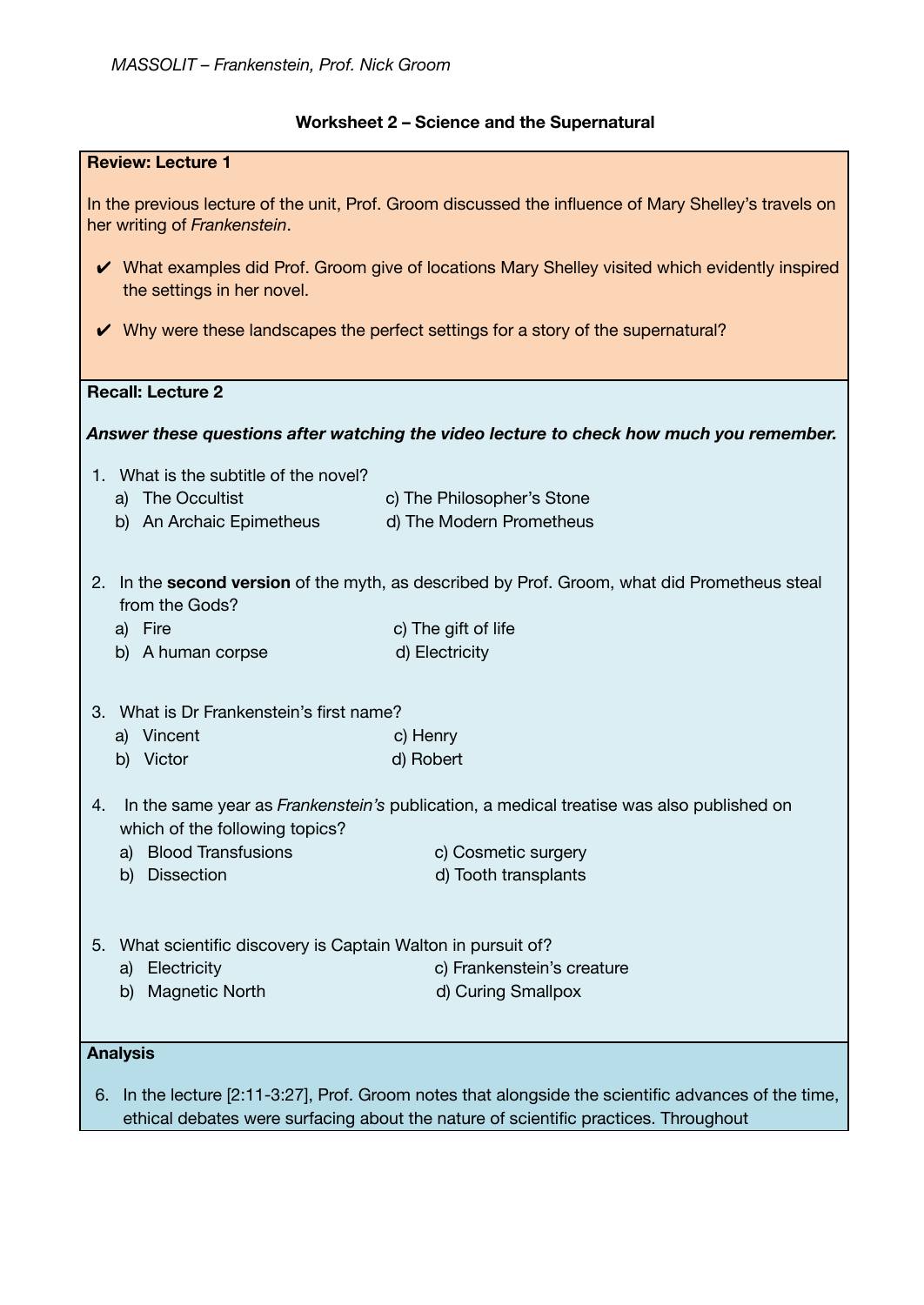*Frankenstein* we can see the influence of these discussions on Shelley's characterisation of Dr. Frankenstein.

Read the passage below and answer the questions that follow.

I beheld the wretch—the miserable monster whom I had created. He held up the curtain of the bed; and his eyes, if eyes they may be called, were fixed on me. His jaws opened, and he muttered some inarticulate sounds, while a grin wrinkled his cheeks. He might have spoken, but I did not hear; one hand was stretched out, seemingly to detain me, but I escaped and rushed downstairs. I took refuge in the courtyard belonging to the house which I inhabited, where I remained during the rest of the night, walking up and down in the greatest agitation, listening attentively, catching and fearing each sound as if it were to announce the approach of the demoniacal corpse to which I had so miserably given life.

Mary Shelley, *Frankenstein*, Chapter 5.

- a) Select at least 2 quotations that show Dr Frankenstein's perception of the creature as monstrous. For each quotation, explain how the language conveys the creature's monstrous appearance effectively?
- b) At this point in the novel, is it fair for Victor Frankenstein to label his creation a 'monster'? Explain your answer.
- c) At the end of the passage, Victor runs away as he is so horrified by his creation, abandoning it for the night. Explain why this could be seen as an unethical thing to do.

#### **Evaluation**

"I am alone and miserable; man will not associate with me; but one as deformed and horrible as myself would not deny herself to me. My companion must be of the same species and have the same defects. This being you must create...It is true, we shall be monsters, cut off from all the world; but on that account we shall be more attached to one another. Our lives will not be happy, but they will be harmless and free from the misery I now feel. Oh! My creator, make me happy; let me feel gratitude towards you for one benefit! Let me see that I excite the sympathy of some existing thing; do not deny me my request!"

Mary Shelley, *Frankenstein*, Chapter 16-17

## 7. **Despite his creation's impassioned plea for a companion, Dr Frankenstein refuses to make a second being. Was this the right decision?**

Using the template below, make an essay plan with arguments for and against the creation of a companion for the creature. Use the arguments made in this passage and your knowledge from elsewhere in the novel.